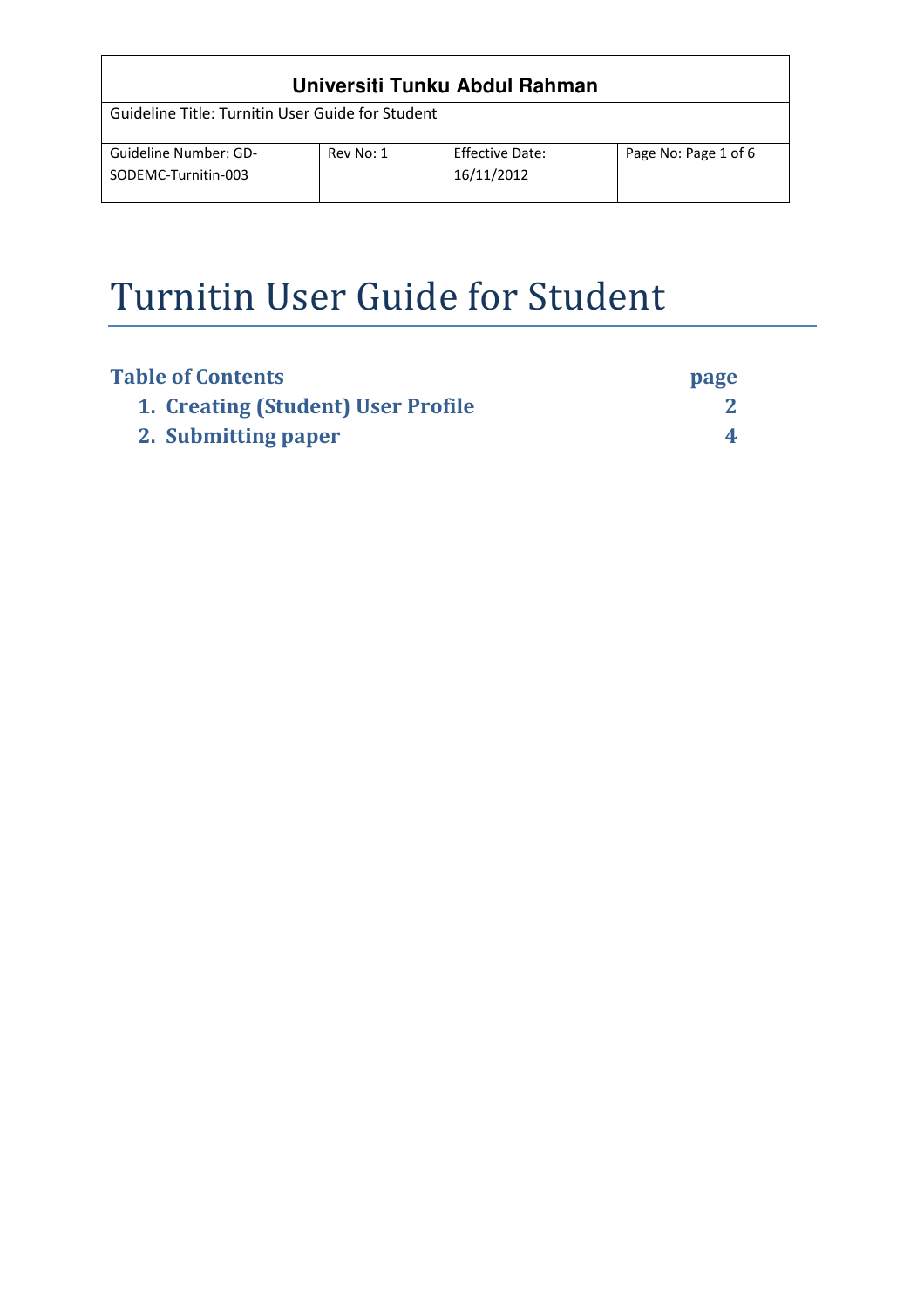| Universiti Tunku Abdul Rahman                    |           |                                      |                      |  |  |  |
|--------------------------------------------------|-----------|--------------------------------------|----------------------|--|--|--|
| Guideline Title: Turnitin User Guide for Student |           |                                      |                      |  |  |  |
| Guideline Number: GD-<br>SODEMC-Turnitin-003     | Rev No: 1 | <b>Effective Date:</b><br>16/11/2012 | Page No: Page 2 of 6 |  |  |  |

## 1. Creating (Student) User Profile

The Turnitin system will send email notification/invitation to your UTAR student email address (@1utar.my), when the instrcutor(lecturer) has created/ enrolled your account (@1utar.my) to a Class.

| Turnitin No Reply noreply@turnitin.com               |                                                                                                                                                                                                                                                                                                                           | Sep 20 |  |
|------------------------------------------------------|---------------------------------------------------------------------------------------------------------------------------------------------------------------------------------------------------------------------------------------------------------------------------------------------------------------------------|--------|--|
| to me $\vert \mathbf{v} \vert$                       |                                                                                                                                                                                                                                                                                                                           |        |  |
| Dear Kam Weng Chai.                                  |                                                                                                                                                                                                                                                                                                                           |        |  |
|                                                      | You have been enrolled in the Turnitin class "English Proficiency" by your instructor, Lib PS.                                                                                                                                                                                                                            |        |  |
| their students' academic integrity.                  | Turnitin OriginalityChecking allows educators to check students' work for improper citation or potential plagiarism by comparing it against continuously<br>updated databases. Every Originality Report provides instructors with the opportunity to teach their students proper citation methods as well as to safeguard |        |  |
|                                                      | To start using Turnitin, go to http://www.turnitin.com/en us/home and log in using the following temporary information:                                                                                                                                                                                                   |        |  |
| Email address: chaikw@1utar.my<br>Password: hts1a028 |                                                                                                                                                                                                                                                                                                                           |        |  |
|                                                      |                                                                                                                                                                                                                                                                                                                           |        |  |
|                                                      | Once you log in you will be taken through a step-by-step startup process, and you will also have the chance to change your password and any other<br>personal information. Keep in mind that the temporary password above is case-sensitive: we recommend that you paste it directly into your browser.                   |        |  |

On the login page, enter your UTAR Student email address (@1utar.my) then enter the temporary password from the email. You will be redirected to the Create Profle page. Complete the steps as below:

| To create a       |                   | <b>Remark:</b>      |
|-------------------|-------------------|---------------------|
| user profile:     |                   |                     |
| Enter the user    | your first name * | 1. First name refer |
| first name, last  |                   | to your given       |
| name, and avalid  |                   | name                |
| e-mail address to |                   | 2. Last name refer  |
| use as the login  | your last name *  | to your family      |
| for Turnitin.     |                   | name.               |
|                   |                   | 3. Use only         |
|                   | email address *   | <b>UTAR</b> student |
|                   |                   | email address       |
|                   |                   | $(@1$ utar.my)      |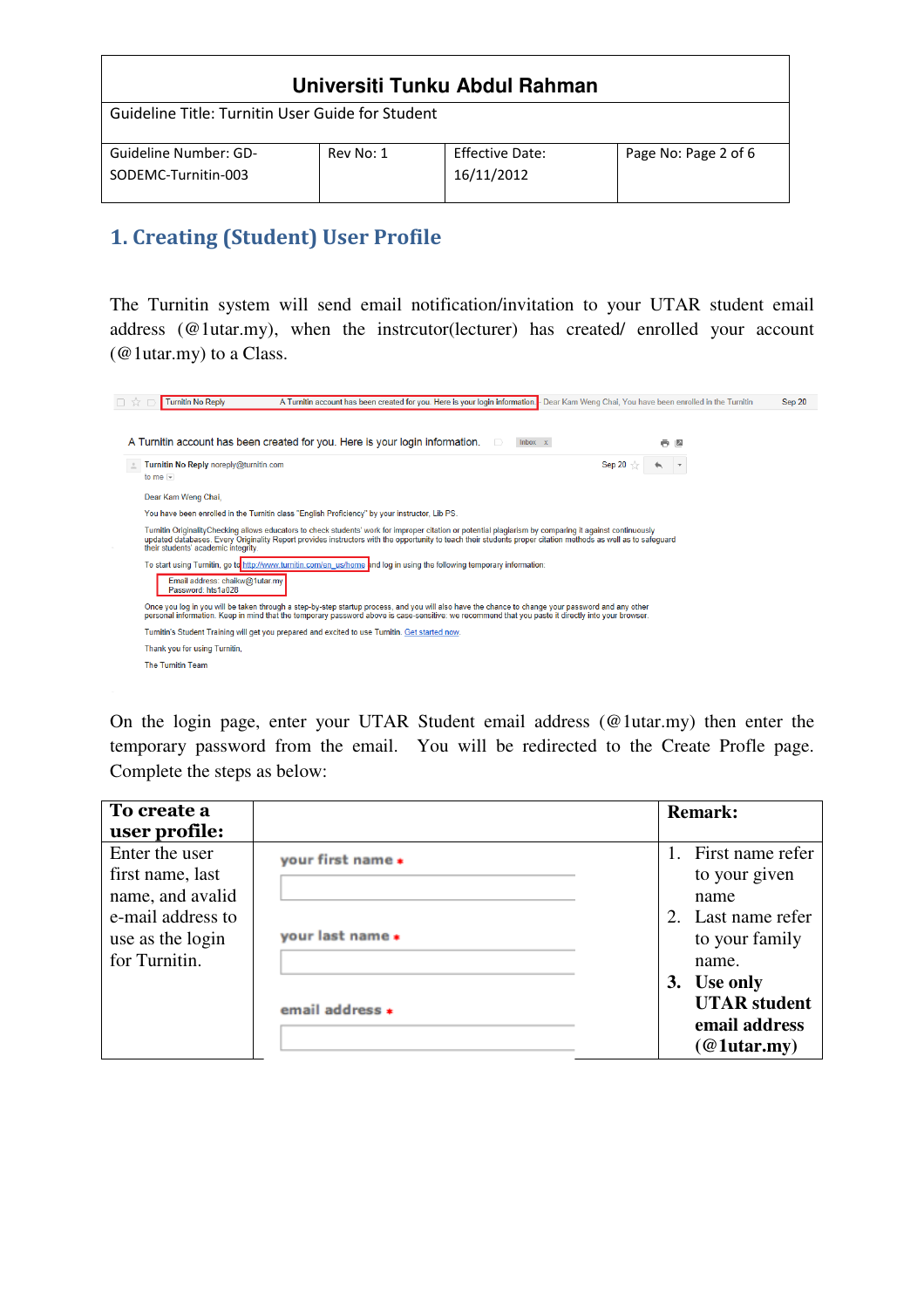| Universiti Tunku Abdul Rahman                                                                            |  |                                                                                                                                                                                                                                                                     |            |                        |  |                                                                                                                                    |  |
|----------------------------------------------------------------------------------------------------------|--|---------------------------------------------------------------------------------------------------------------------------------------------------------------------------------------------------------------------------------------------------------------------|------------|------------------------|--|------------------------------------------------------------------------------------------------------------------------------------|--|
| Guideline Title: Turnitin User Guide for Student                                                         |  |                                                                                                                                                                                                                                                                     |            |                        |  |                                                                                                                                    |  |
| Guideline Number: GD-<br>SODEMC-Turnitin-003                                                             |  | Rev No: 1                                                                                                                                                                                                                                                           | 16/11/2012 | <b>Effective Date:</b> |  | Page No: Page 3 of 6                                                                                                               |  |
| Create a user<br>password. Re-<br>enter the<br>password to<br>confirm it                                 |  | enter your password *<br>confirm your password *                                                                                                                                                                                                                    |            |                        |  | The user password<br>must be between<br>six and twelve<br>characters long and<br>contain at least one<br>letter and one<br>number. |  |
| Select a secret<br>question from the<br>dropdown menu.<br>Enter the answer<br>for the question.          |  | secret question *<br>Please select a secret question<br>question answer *                                                                                                                                                                                           |            | ▼                      |  | Remember and<br>keep this<br>information. The<br>answer is case and<br>space sensitive.                                            |  |
| Review the user<br>agreement. To<br>continue using<br>Turnitin, click on<br>I agree -- create<br>profile |  | capacity and authority to enter into, this User Agreement; and (<br>bound by all of its terms and conditions. You should review this<br>carefully. If You breach the User Agreement, Your authorization<br>may automatically terminate<br>I agree -- create profile |            | I disagree -- cancel p |  |                                                                                                                                    |  |
| From the<br>completed user<br>profile creation<br>page, click on<br>Log in to Turnitin                   |  | Log in to Turnitin                                                                                                                                                                                                                                                  |            |                        |  |                                                                                                                                    |  |

\* More details on http://www.turnitin.com/en\_us/training/student-training/creating-a-newuser-profile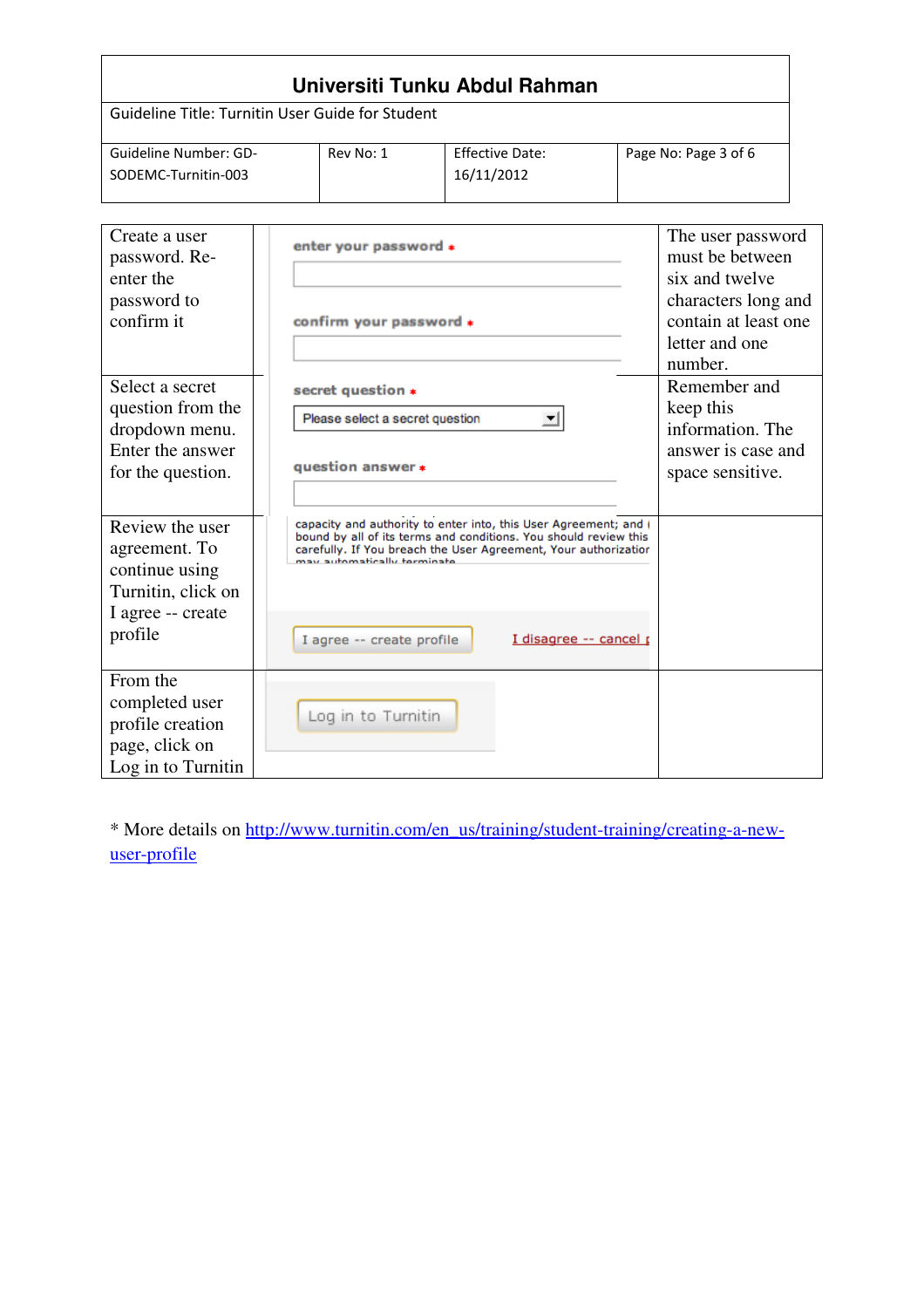| Universiti Tunku Abdul Rahman                    |           |                        |                      |  |
|--------------------------------------------------|-----------|------------------------|----------------------|--|
| Guideline Title: Turnitin User Guide for Student |           |                        |                      |  |
| Guideline Number: GD-                            | Rev No: 1 | <b>Effective Date:</b> | Page No: Page 4 of 6 |  |
| SODEMC-Turnitin-003                              |           | 16/11/2012             |                      |  |

## 2. Submitting paper:

2.1 Login & click on the class:

|                                                                                                                                                                                                                                                                                                                                                   | turnitin $\langle \mathcal{D} \rangle$ |                                            |                      |                                               |               |            |
|---------------------------------------------------------------------------------------------------------------------------------------------------------------------------------------------------------------------------------------------------------------------------------------------------------------------------------------------------|----------------------------------------|--------------------------------------------|----------------------|-----------------------------------------------|---------------|------------|
| All Classes                                                                                                                                                                                                                                                                                                                                       | Enroll in a Class                      | What is Plagiarism?                        | <b>Citation Help</b> |                                               |               |            |
| <b>NOW VIEWING: HOME</b>                                                                                                                                                                                                                                                                                                                          |                                        |                                            |                      |                                               |               |            |
| About this page<br>This is your student homepage. The homepage shows the classes you are enrolled in. To enroll in a new class, click the enroll in a class button. Click a class name to open your class homepage for the class. From your<br>homepage, you can submit a paper. For more information on how to submit, please see our help page. |                                        |                                            |                      |                                               |               |            |
|                                                                                                                                                                                                                                                                                                                                                   |                                        | Universiti Tunku Abdul Rahman: Faculty ABC |                      |                                               |               |            |
| Class ID                                                                                                                                                                                                                                                                                                                                          | Class name                             |                                            |                      | Instructor                                    | <b>Status</b> | Drop class |
| 5767423                                                                                                                                                                                                                                                                                                                                           | UJMC2043 Public Speaking               |                                            |                      | Instructor family name, Instructor given name | active        | 崮          |
|                                                                                                                                                                                                                                                                                                                                                   |                                        |                                            | Click here           |                                               |               |            |

#### 2.2 Click the submit button:

| Post 16-Nov-2012 12:00AM | Speech Outline 2 |  | Start 08-Nov-2012 4:08PM<br>Due 15-Nov-2012 11:59PM | Click here |  | Submit | View : |  |
|--------------------------|------------------|--|-----------------------------------------------------|------------|--|--------|--------|--|
|--------------------------|------------------|--|-----------------------------------------------------|------------|--|--------|--------|--|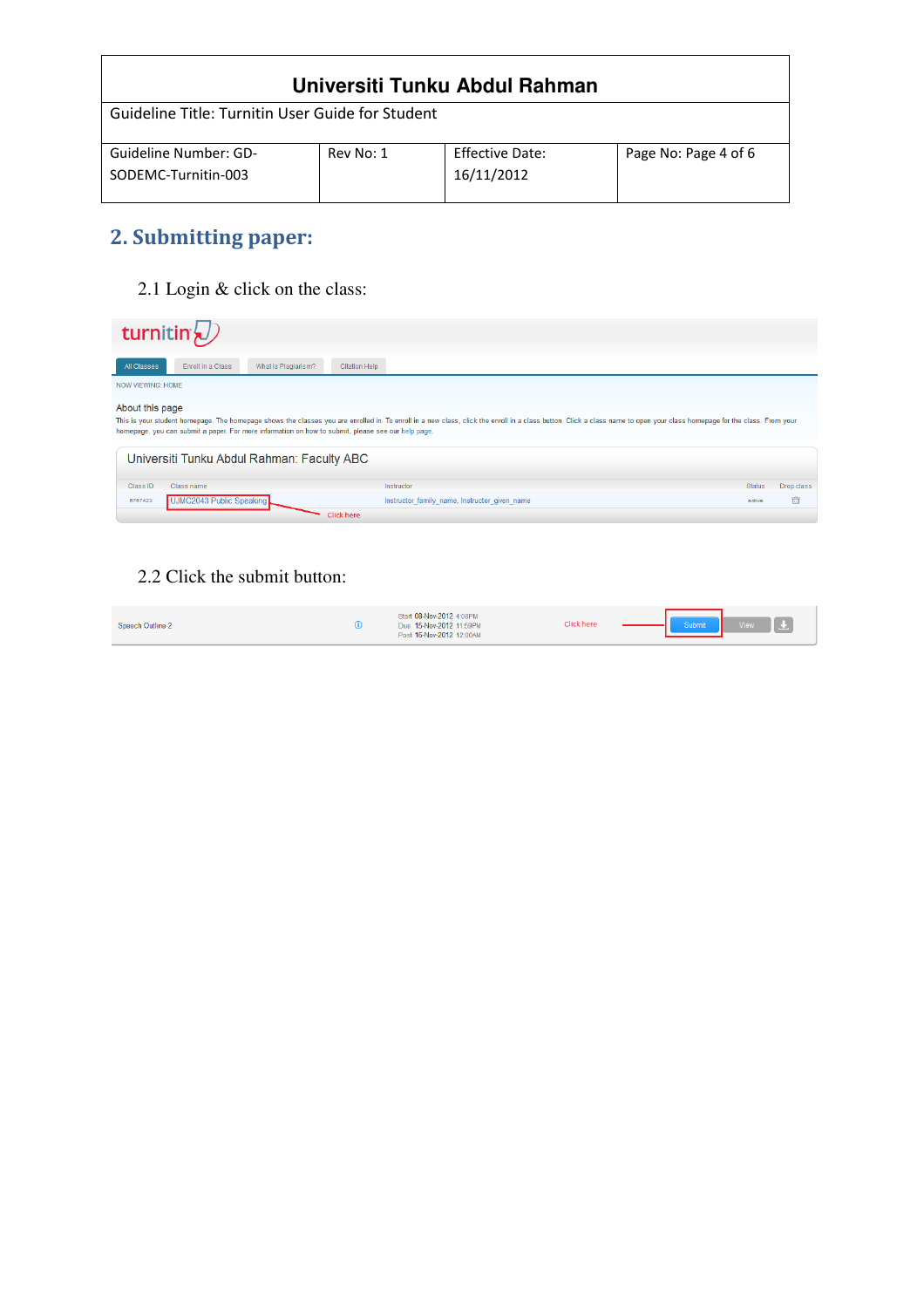| Universiti Tunku Abdul Rahman                    |           |                 |                      |  |  |
|--------------------------------------------------|-----------|-----------------|----------------------|--|--|
| Guideline Title: Turnitin User Guide for Student |           |                 |                      |  |  |
| Guideline Number: GD-                            | Rev No: 1 | Effective Date: | Page No: Page 5 of 6 |  |  |
| SODEMC-Turnitin-003                              |           | 16/11/2012      |                      |  |  |

### 2.3 Complete the steps below:

| Class Portfolio    | Peer Review                                                                                                                                                                                                                                                                              | My Grades | <b>Discussion</b>                 | Calendar                  |
|--------------------|------------------------------------------------------------------------------------------------------------------------------------------------------------------------------------------------------------------------------------------------------------------------------------------|-----------|-----------------------------------|---------------------------|
|                    | NOW VIEWING: HOME > UJMC2043 PUBLIC SPEAKING                                                                                                                                                                                                                                             |           |                                   |                           |
|                    | Submit Paper: by File Upload (Step 1 of 3)                                                                                                                                                                                                                                               |           |                                   |                           |
| Single file upload | Choose a paper item submission method:<br>$\blacksquare$                                                                                                                                                                                                                                 |           |                                   |                           |
| First name $\ast$  |                                                                                                                                                                                                                                                                                          |           |                                   |                           |
| Student_given_name |                                                                                                                                                                                                                                                                                          |           |                                   |                           |
| Last name $\ast$   |                                                                                                                                                                                                                                                                                          |           |                                   |                           |
|                    | Student family name                                                                                                                                                                                                                                                                      |           |                                   | Title of<br>project paper |
| Submission title * |                                                                                                                                                                                                                                                                                          |           |                                   |                           |
|                    | Public Speaking - Speech Outline 2                                                                                                                                                                                                                                                       |           |                                   |                           |
| plain text.        | Requirements for single file upload:<br>• File must be less than 20 MB<br>• The maximum paper length is 400 pages.<br>· File Types allowed: MS Word, WordPerfect, PostScript, PDF, HTML, RTF, OpenOffice (ODT) and<br>If your file exceeds 20 MB, read suggestions to meet requirements. |           |                                   |                           |
|                    | Browse for the file to upload *<br>C:\Users\chaikw\Docu<br>Browse                                                                                                                                                                                                                        |           | Click Browse & select<br>the file |                           |
| Upload             | Cancel, go back                                                                                                                                                                                                                                                                          |           | Click to upload file              |                           |